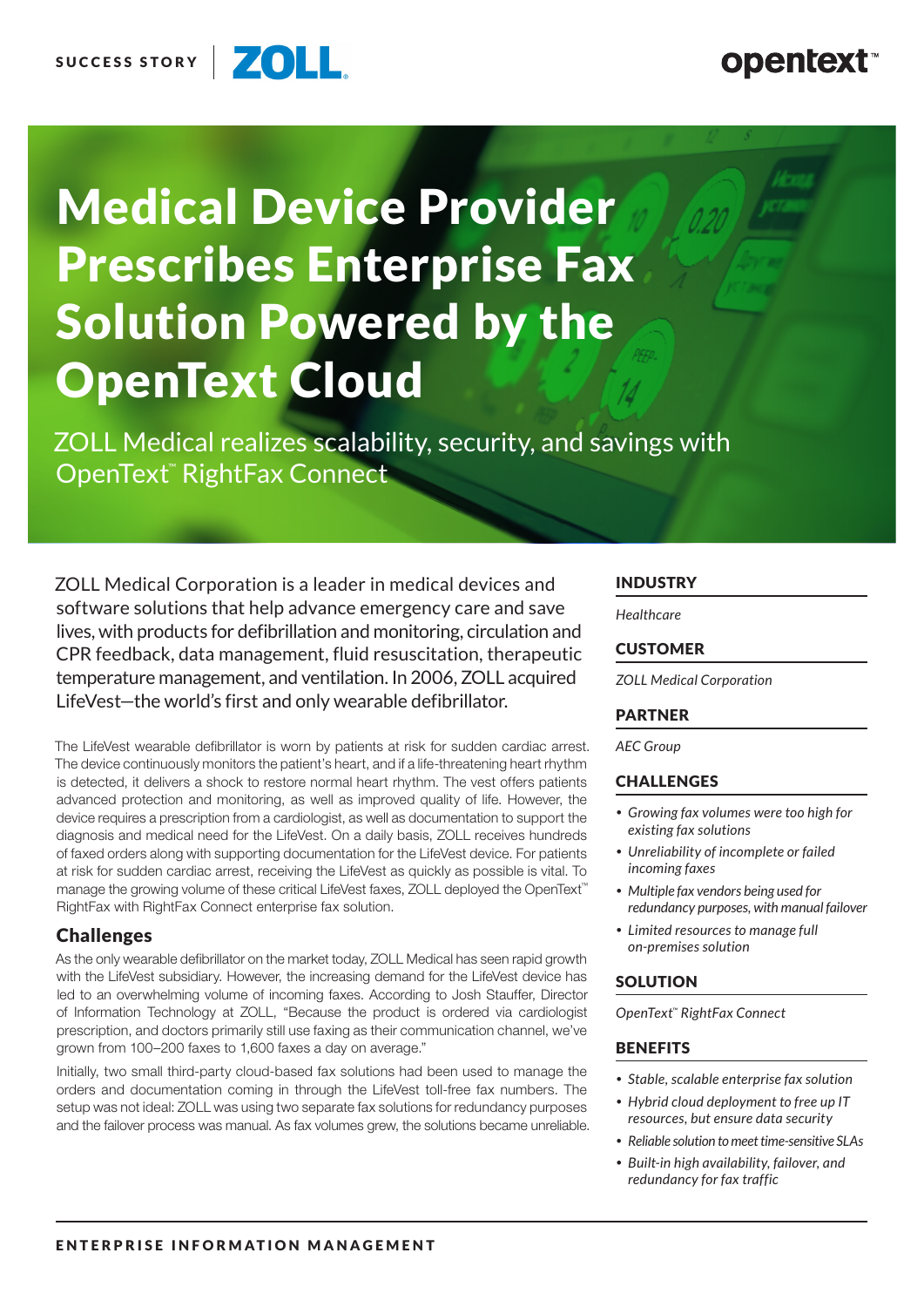



JOSH STAUFFER, DIRECTOR, INFORMATION TECHNOLOGY, ZOLL MEDICAL CORPORATION

Stauffer describes the challenges: "The 800-number was owned by us. We managed the telecommunications connections (telco) around it, and if there was a problem with one solution, we'd manually switch over to the other one. If we needed support, we'd have to wait for 45 minutes to an hour. The solutions were basically geared more for online 'mom-and-pop shop' faxing."

As fax volumes increased, ZOLL began having issues with unreliable fax delivery. Faxes failed mid-delivery or sometimes were not delivered at all. Stauffer realized it was time to make a change: "We were just overloading their fax server. We knew we had to take a step back."

### Solution

#### **RightFax Connect Provides a Market-Leading Fax Solution**

With such a rapid growth rate, it was clear that ZOLL needed an enterprise fax solution. Stauffer turned to his trusted, local strategic partner AEC Group, a Pittsburgh-based technology solutions provider that focuses on delivering infrastructure, virtualization, and communications solutions. Working with AEC Group, Stauffer and his team recognized that, as the market leader in fax solutions, RightFax was the best way to remedy their ailing fax system. RightFax provides the on-premises fax server infrastructure for their faxing operations. However, ZOLL also implemented RightFax Connect to transmit faxes via the cloud.

Stauffer describes the decision-making process: "We looked at the different options that OpenText RightFax has—a hybrid deployment of RightFax Connect using the cloud with the on-premises solution was perfect for us. And the price—OpenText beat the price of our existing fax solutions, based on the number of faxes that we have."

#### **Hybrid Cloud Deployment Provides a Safe, Secure Option**

Because they were replacing existing cloud solutions, Stauffer was particularly interested in the RightFax Connect hybrid deployment option, which combines cloud-based delivery of faxes with the on-premises RightFax server. A fully outsourced, cloud-based telephony solution for the RightFax server, RightFax Connect frees up valuable IT resources, yet it protects data using industrystandard encryption algorithms, security controls, and safeguards. The solution provides full control over the on-premises RightFax server and data, even when transmitting via the cloud.

By moving fax transmission to the cloud, RightFax Connect automatically provides the capacity needed for the growing LifeVest fax volumes in a cost-effective manner. RightFax Connect also provides a very important benefit to ZOLL: no busy signals for incoming faxes. With the urgent nature of their business, reliably receiving and processing incoming faxes is critical.

Stauffer explains that the main appeal of the hybrid option was "not managing the telco component of the solution. Having fax servers and dealing with the telco and the lines and all of those modems, it was an easy choice to say, 'I don't want all of this stuff on-premises.' So, along with stability, scalability, and market presence, that's really what steered me toward RightFax Connect."

#### Implementation

With more LifeVest orders coming in every day, Stauffer and his team were quick to implement the new system. Soon, all inbound faxes were coming through the RightFax solution. "About 1,600 faxes per day," says Stauffer. "It's all the documentation around the LifeVest prescriptions—patient agreements, medical orders, repeat documentation."

Using RightFax Connect, the team was able to port over its toll-free numbers. Stauffer describes the process of transferring ownership of the toll-free numbers to RightFax: "The whole process was really smooth. Our two numbers receive the bulk of the 1,600 faxes a day, and that transition went very smoothly."

Now, when a faxed order comes in to the LifeVest number, RightFax Connect securely delivers the fax to the on-premises RightFax server, which then delivers the fax to an email inbox. From there it enters ZOLL's order/ticket system, Request Tracker. All faxes enter a main queue and are then put in regional queues for immediate processing.

#### Benefits

#### **Cloud-Based Fax Delivery**

The solution's hybrid deployment option has given ZOLL all the ease and flexibility of a cloud solution but with the on-premises RightFax server. Stauffer explains: "I like the hybrid cloud ability of OpenText RightFax Connect. I can offload the telco component and let the experts do that. I don't have to worry about it."

#### **Stability and Reliability**

With RightFax up and running, Stauffer can now rest assured knowing the solution has the capacity to handle the daily volumes of critical LifeVest documents. "We're confident in the OpenText RightFax Connect system that the faxes are being delivered in a timely manner that we can consistently rely on." Whereas they previously used two separate fax solutions for failover and redundancy, RightFax Connect has built-in high availability, redundancy, and automatic failover all in one enterprise-grade solution.